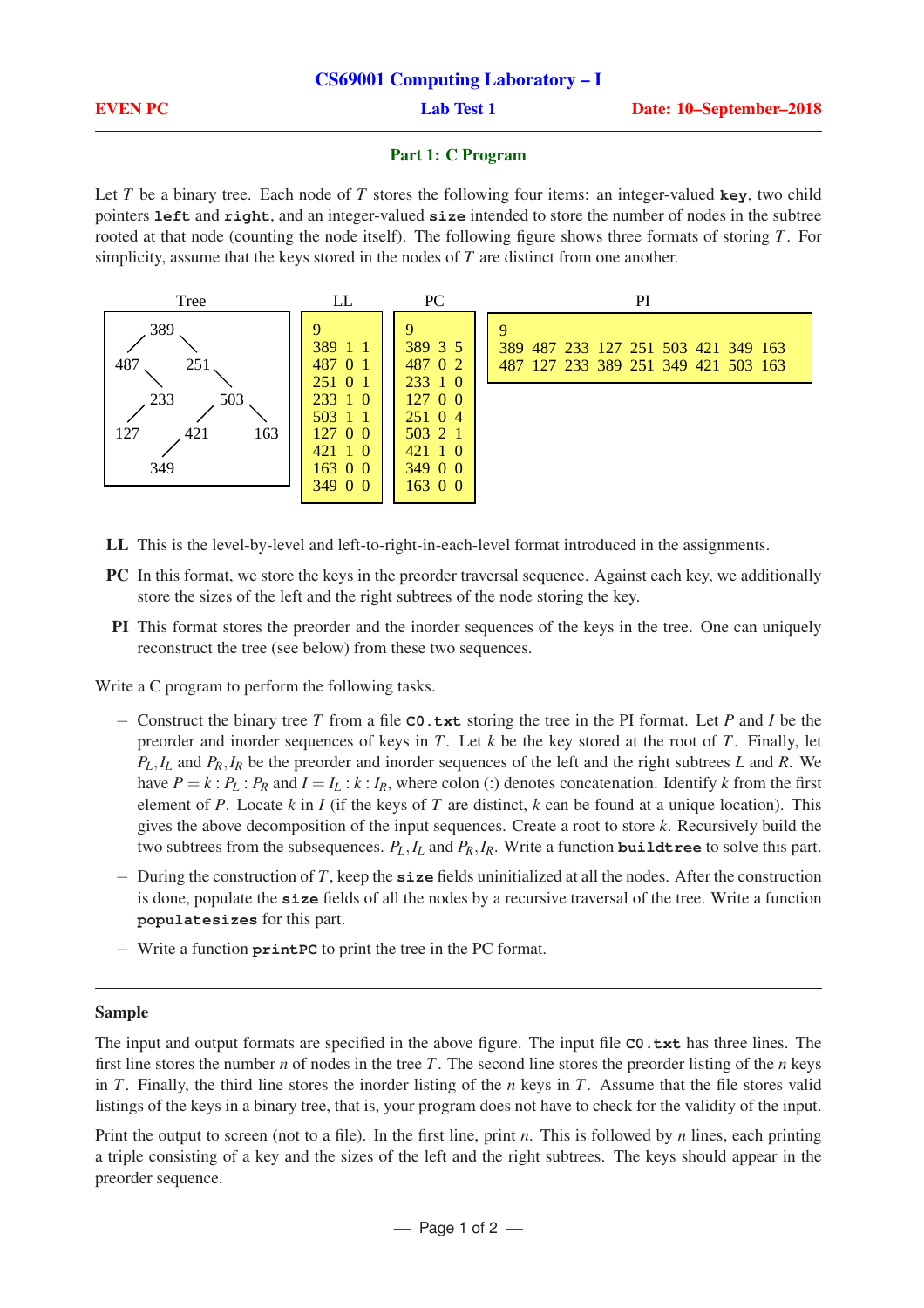# Part 2: Python Program

A date is specified in the US format as *Mmm dd, yyyy*. Here, *dd* is a two-digit date, *Mmm* is the three-letter abbreviation of a month with (only) the first letter in upper case, and *yyyy* is a four-digit year (assume that  $1800 \leq$  *yyyy*  $\leq$  2018). Some examples of dates specified in this format are Aug 15, 1947 and Sep 09, 2018. You are given an input file **P0.txt** storing a list of dates in the US format, one in each line. The number of dates does not appear explicitly in the file.

Write a Python program to do the following tasks. Read the dates in the input file **P0.txt**, and sort the dates chronologically. Print the dates (to screen) in the chronologically sorted order in the US date format.

Your program does not have to check the validity of the input dates. That is, assume that the input file does not contain invalid dates like Feb 29, 2018, Shr 22, 1941, or Sep 12, 1752 (what is wrong with the last date, apart from that the year is < 1800?). Assume also that all the dates are provided in the *Mmm dd, yyyy* format, that is, ill-formatted dates like June 07, 1889, 01/21/1992, May-16-1857, or DEC 24, 2010 do not appear in the input file. The input file may contain duplicate dates. Print all the dates, that is, you must not remove duplicates.

Do *not* use *any* external module (like **datetime** or **calendar** for manipulating dates). You may, however, call the built-in sorting function of Python.

## Sample

| Input          | Output             |
|----------------|--------------------|
|                |                    |
| Nov 09,        | 1834               |
| 1836           | Dec 11,            |
| Apr 26,        | Nov $09.$          |
| 1995           | 1836               |
| Jul 12,        | Mar 26,            |
| 2017           | 1845               |
| Jul 10,        | Jul 10,            |
| 1845           | 1845               |
| Apr 01,        | Nov $05r$          |
| 1994           | 1858               |
| Dec 11,        | 1864               |
| 1834           | Sep 26,            |
| Nov 08, 2015   | Nov $21,$<br>1881  |
| Sep 09,        | 1899               |
| 2016           | Dec 23,            |
| Jul 19,        | Nov 28,            |
| 1940           | 1908               |
| Nov 21, 1881   | Jul 19,<br>1940    |
| Oct 30, 1945   | Oct $30,$<br>1945  |
| Aug 22, 1972   | 1962<br>Aug 28,    |
| Nov 28, 1908   | Jul 08,<br>1967    |
| Jul 08,        | Aug $22,$          |
| 1967           | 1972               |
| Dec 23, 1899   | Apr $01$ ,<br>1994 |
| Nov $05,$      | Apr 26,            |
| 1858           | 1995               |
| <b>Mar 26,</b> | 1996               |
| 1845           | Jun 29,            |
| Sep 26,        | Nov 08,            |
| 1864           | 2015               |
| Aug 28,        | Sep 09,            |
| 1962           | 2016               |
| Jun 29,        | 2017               |
| 1996           | Jul 12,            |
|                |                    |

Submit one C/C++ file and one Python file. Write your name, roll no, and PC no as comments in each file.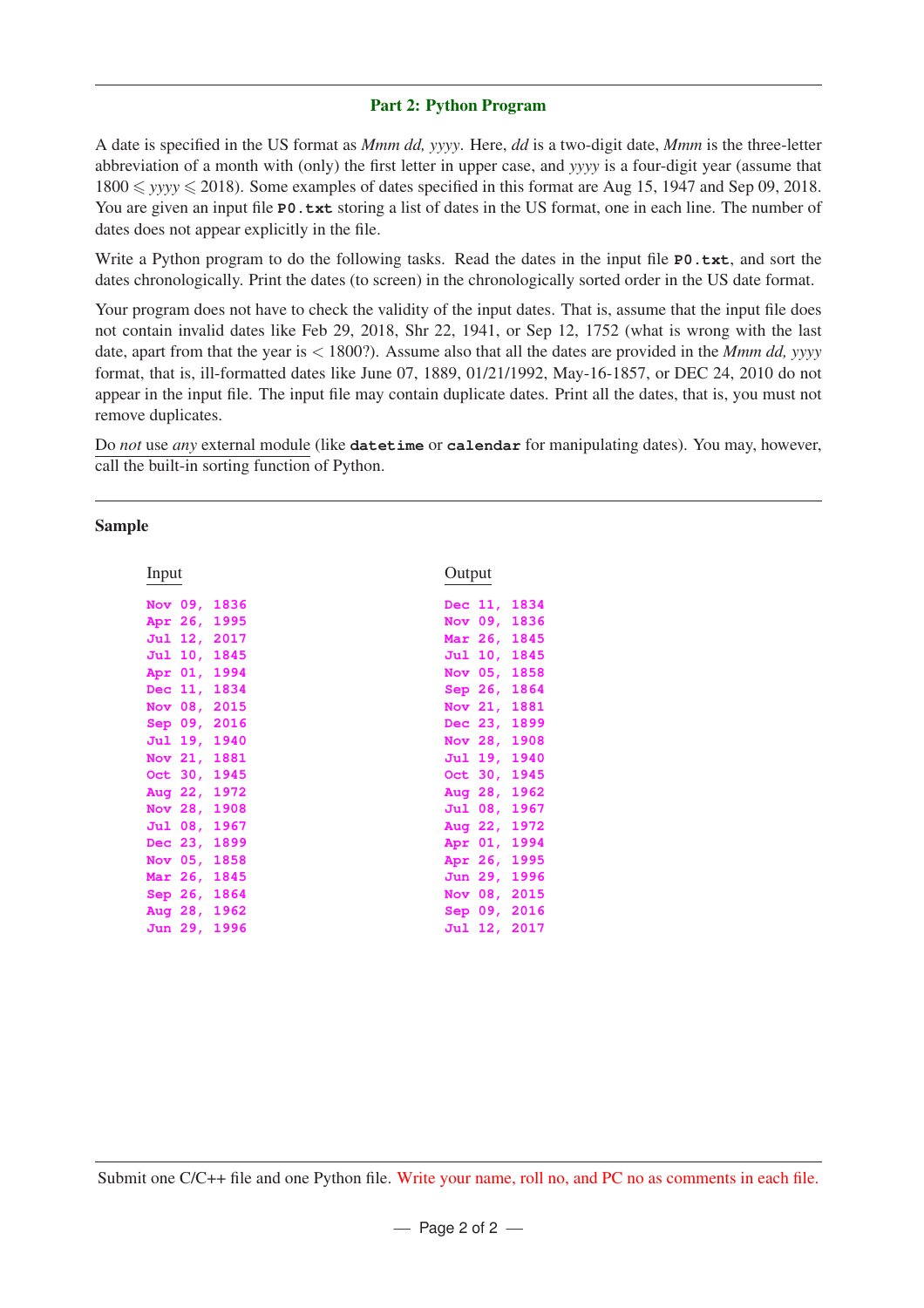### Part 1: C Program

Let *T* be a binary tree. Each node of *T* stores the following four items: an integer-valued **key**, two child pointers **left** and **right**, and an integer-valued **size** intended to store the number of nodes in the subtree rooted at that node (counting the node itself). The following figure shows three formats of storing *T*. For simplicity, assume that the keys stored in the nodes of *T* are distinct from one another.



- LL This is the level-by-level and left-to-right-in-each-level format introduced in the assignments.
- PC In this format, we store the keys in the preorder traversal sequence. Against each key, we additionally store the sizes of the left and the right subtrees of the node storing the key.
- IP This format stores the inorder and the postorder sequences of the keys in the tree. One can uniquely reconstruct the tree (see below) from these two sequences.

Write a C program to perform the following tasks.

- − Construct the binary tree *T* from a file **C1.txt** storing the tree in the IP format. Let *I* and *P* be the inorder and postorder sequences of keys in *T*. Let *k* be the key stored at the root of *T*. Finally, let *IL*,*P<sup>L</sup>* and *IR*,*P<sup>R</sup>* be the inorder and postorder sequences of the left and the right subtrees *L* and *R*. We have  $I = I_L : k : I_R$  and  $P = P_L : P_R : k$ , where colon (:) denotes concatenation. Identify *k* from the last element of *P*. Locate *k* in *I* (if the keys of *T* are distinct, *k* can be found at a unique location). This gives the above decomposition of the input sequences. Create a root to store *k*. Recursively build the two subtrees from the subsequences.  $I_L$ ,  $P_L$  and  $I_R$ ,  $P_R$ . Write a function **buildtree** to solve this part.
- − During the construction of *T*, keep the **size** fields uninitialized at all the nodes. After the construction is done, populate the **size** fields of all the nodes by a recursive traversal of the tree. Write a function **populatesizes** for this part.
- − Write a function **printPC** to print the tree in the PC format.

## Sample

The input and output formats are specified in the above figure. The input file **C1.txt** has three lines. The first line stores the number *n* of nodes in the tree *T*. The second line stores the inorder listing of the *n* keys in *T*. Finally, the third line stores the postorder listing of the *n* keys in *T*. Assume that the file stores valid listings of the keys in a binary tree, that is, your program does not have to check for the validity of the input.

Print the output to screen (not to a file). In the first line, print *n*. This is followed by *n* lines, each printing a triple consisting of a key and the sizes of the left and the right subtrees. The keys should appear in the preorder sequence.